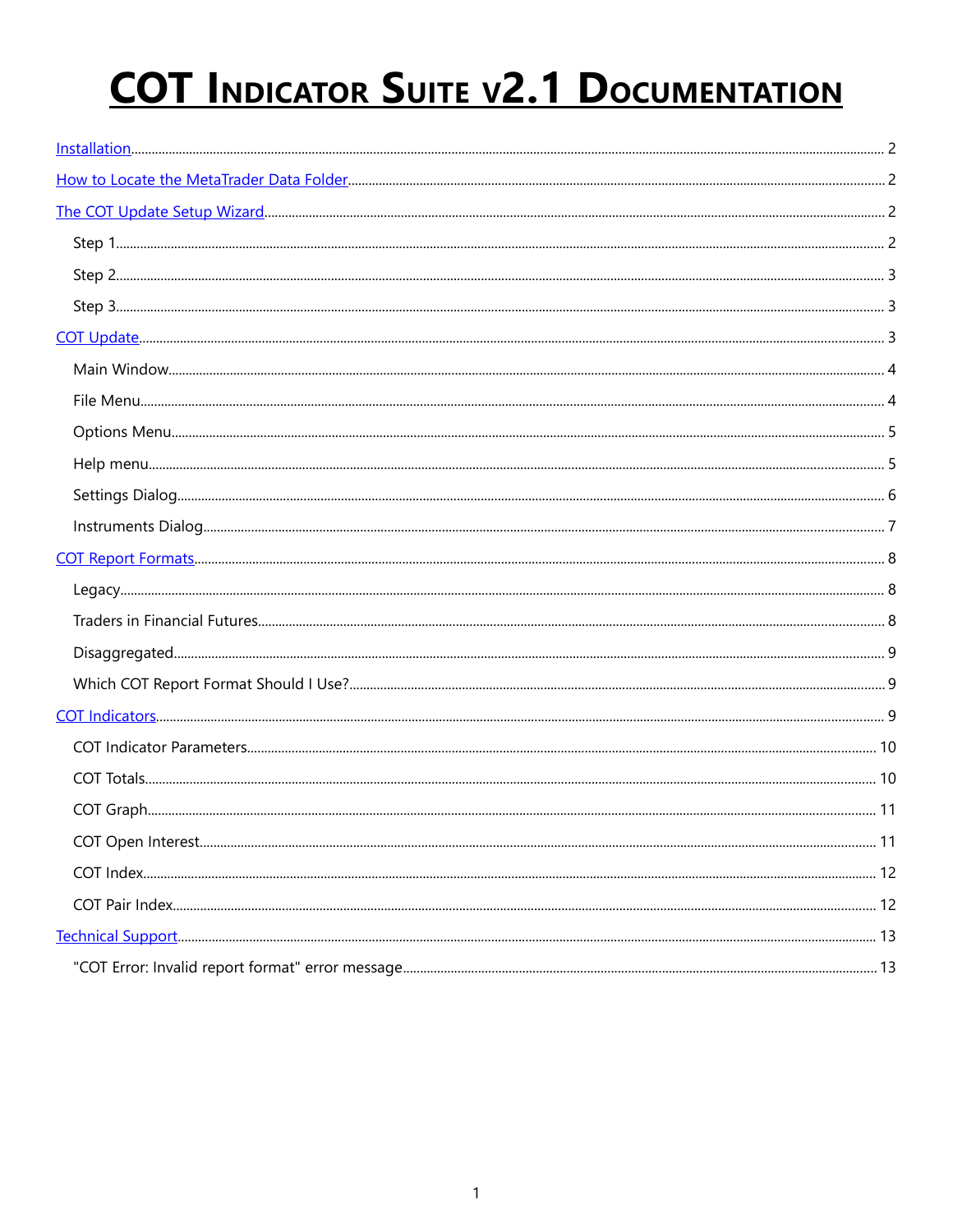# <span id="page-1-0"></span>**Installation**

If you're reading this, congratulations! You've just installed the *COT Update* application. The first time you run the program, you'll be prompted to start your 14-day free trial, or if you have purchased the software, to enter your serial number. Please check your email for a receipt containing the serial number.

You will also need to install the indicators for your version of MetaTrader. Download the installer for the indicators from the Downloads page. Run the installer and when prompted, enter the MetaTrader data folder path for each installation of MetaTrader on your computer. See the next section below on how to locate your MetaTrader data folder.

# <span id="page-1-2"></span>**How to Locate the MetaTrader Data Folder**

To locate the data folder for a particular MetaTrader installation, open MetaTrader and select *Open Data Folder* from the *File* menu. A Windows Explorer window will open. This folder will contain the MQL4 or MQL5 folder that contains your expert advisors, indicators and data files.

You will use this folder path when requested in the indicator installer program. As of version 2.1, you will no longer need the MetaTrader data folder path to configure COT Update.

Starting in version 2.1, the COT Update application saves all COT data to the common

MetaTrader data folder. To locate the common data folder, open MetaEditor (not MetaTrader!) and select *Open Common Data Folder* from the *File* menu.

# <span id="page-1-1"></span>**The COT Update Setup Wizard**

The first time you open the COT Update application, the setup wizard will appear. This will assist you with the essential program configuration steps.

# **Step 1**

#### **Select the COT Report Format**

| $\mathbf x$<br>OT Update Setup Wizard                                                                                                                                                                                                                                                     |
|-------------------------------------------------------------------------------------------------------------------------------------------------------------------------------------------------------------------------------------------------------------------------------------------|
| <b>Select COT Report Format</b>                                                                                                                                                                                                                                                           |
| The COT Indicator Suite supports multiple report formats:                                                                                                                                                                                                                                 |
| The Legacy report classifies traders into three categories: Commercial, Non-Commercial or Non-<br>Reportable. Most classic COT trading strategies use this report type.                                                                                                                   |
| The Disaggregated reports, including the Traders of Financial Futures report, is a newer report format<br>that classifies traders into multiple categories, including Dealer/Intermediary, Asset Manager, Leveraged<br>Funds, Producer, Swap Dealers, Managed Money or Other Reportables. |
| Please select the report type you wish to use. If you're not sure, select the Legacy type.                                                                                                                                                                                                |
| You can add additional instruments and modify the report format for each individual instrument in the<br>COT Update program under Menu > Instruments.                                                                                                                                     |
| Legacy                                                                                                                                                                                                                                                                                    |
| Disaggregated                                                                                                                                                                                                                                                                             |
|                                                                                                                                                                                                                                                                                           |
| $<<$ Prev<br>Next                                                                                                                                                                                                                                                                         |

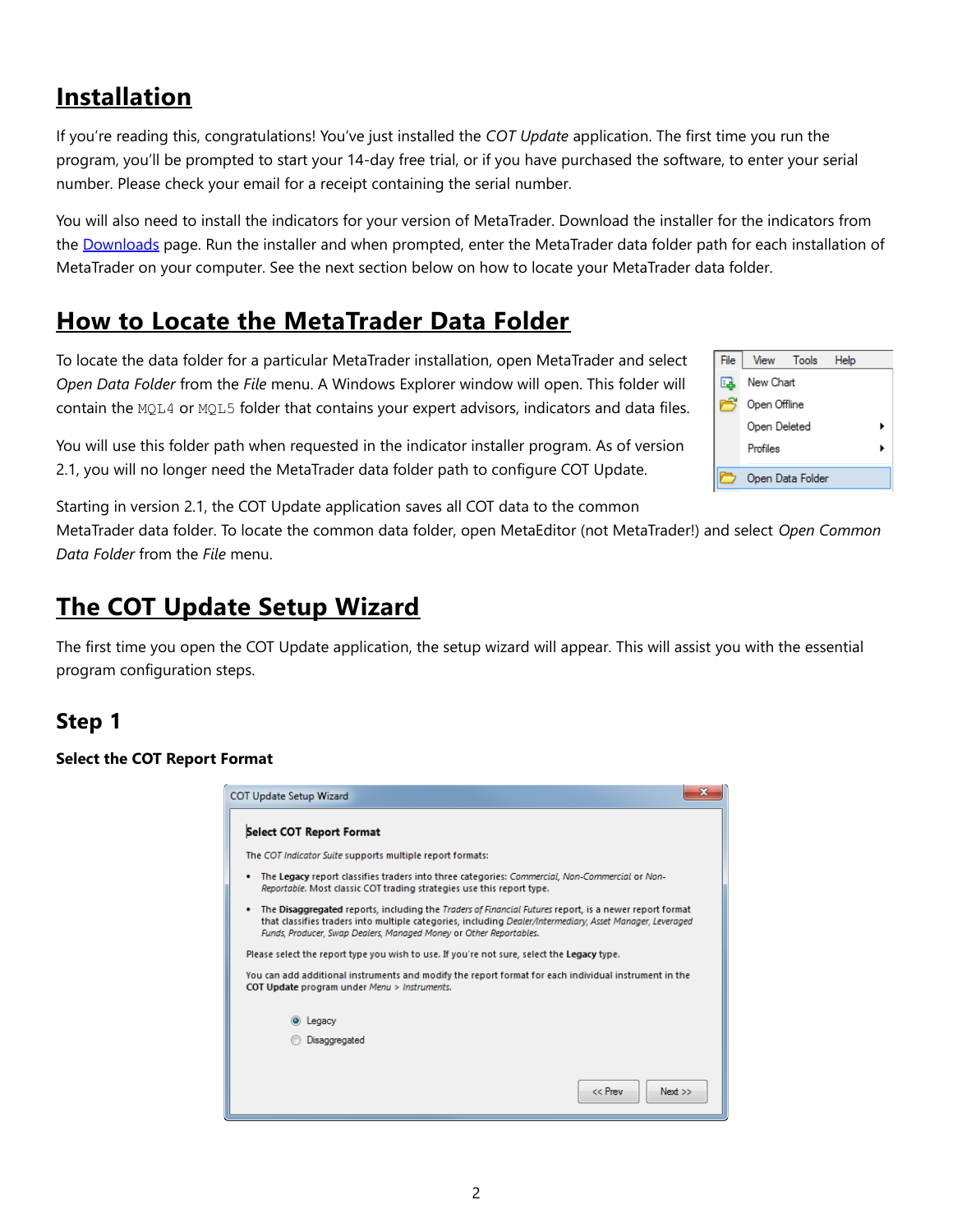In recent years, the CFTC has introduced the *Disaggregated* report format, which breaks the commercial & noncommercial trader categories down into further categories for commodity futures. The *Traders in Financial Futures* report does the same for financial futures, including currencies and stock indexes.

If you wish to use the newer Traders in Financial Futures format for currencies, and the Disaggregated format for metals and commodities, select *Disaggregated* in step 1 of the wizard. If you prefer to use the Legacy format (commercial, noncommercial & non-reportable trader categories), then select *Legacy*.

If you're not sure which report format to use, choose *Legacy*, as most classic COT trading strategies use the Legacy report categories.

# **Step 2**

#### **Auto Update**

| $\mathbf x$<br>COT Update Setup Wizard                                                                                                                           |
|------------------------------------------------------------------------------------------------------------------------------------------------------------------|
| <b>Auto Update</b><br>Your COT indicators will automatically update every weekend. You can change the update time below, or<br>turn off auto update if you wish. |
|                                                                                                                                                                  |
| Auto Update<br>Saturday $\sim$<br>7:20 AM $\rightleftharpoons$                                                                                                   |
| $<<$ Prev<br>Next                                                                                                                                                |

The COT Update application has an auto update feature, which downloads the latest data from the CFTC website each weekend and updates the data files in your MetaTrader data folder(s). You can select the weekend day (Saturday or Sunday) as well as the update time (which is randomly generated by the wizard).

# **Step 3**

#### **Update Data**

When you click the *Finish* button on the last page of the wizard, the COT Update program will fetch data for all available years (from 2000 for the Legacy report, or from mid-2006 for the Disaggregated and Traders in Financial Futures reports) and copy the data files to your MetaTrader common data folder. It may take several minutes for this to complete. When the update is finished, you will see a confirmation message in the log window.

# <span id="page-2-0"></span>**COT Update**

The COT Update application downloads the COT data from the CFTC website and copies the data to your MetaTrader common data folder. You can also copy the COT data to additional folders, such as the data folder for a non-standard MetaTrader install. You can add new instruments and change the report format for each individual instrument.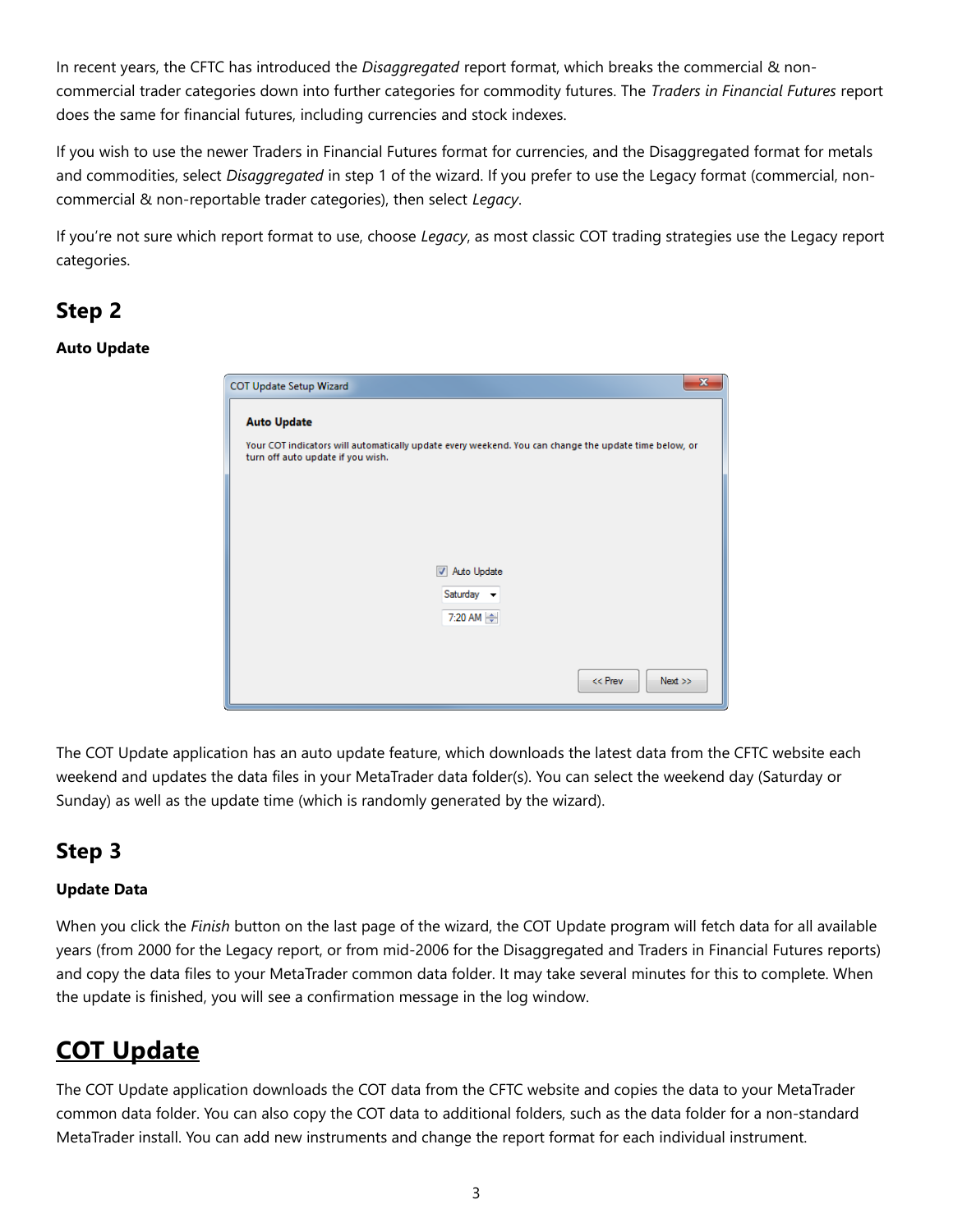The COT data is separated out by instrument and saved to individual data files. The generated COT data files will be saved to the COT folder inside your MetaTrader common data folder.

### **Main Window**

If you need to manually update the COT data (for example, after adding or editing instruments), you can do it through the COT Update main window.

| $\mathbf x$<br>--<br>COT Update                                                                                                                                                                                                                                                                                                                                  |  |
|------------------------------------------------------------------------------------------------------------------------------------------------------------------------------------------------------------------------------------------------------------------------------------------------------------------------------------------------------------------|--|
| <b>Options</b><br>Help<br>File                                                                                                                                                                                                                                                                                                                                   |  |
| TNC.<br>04:24:53 Opening master data file C:\ProgramData\COT                                                                                                                                                                                                                                                                                                     |  |
| Update\master\GOLD.csv<br>04:24:54 Updating master data file: C:\ProgramData\COT<br>Update\master\GOLD.csv<br>04:24:54 Writing data file to C:\Program Files<br>(x86)\MetaTrader 4\MQL4\Files\COT\GOLD.csv<br>04:24:57 Writing data file to C:\Program Files<br>(x86)\MetaTrader 4\tester\files\COT\GOLD.csv<br>04:25:01 SUCCESS: COT data updated successfully! |  |
| <b>Update</b><br>Update COT data for: Current Year<br>Force update<br>۰                                                                                                                                                                                                                                                                                          |  |

The *Update COT data for:* drop-down box allows you to select the time range to update the data for:

- **Current Year** Updates data for the current year, including the most recent week's data.
- *Previous Year* Updates data for the previous year. You can use this after the start of a new year to update data for the previous year.
- *All Years* Updates data for all available years (from 2000 for Legacy reports, or mid-2006 for Disaggregated and Traders in Financial Futures reports). All existing data files will be deleted and recreated.

Press the *Update* button to begin updating the COT data. If the data file for the current year is out-of-date, the most current one will be downloaded from the CFTC website. Previous years will use previously downloaded data. When the update is finished, a confirmation message will appear in the log window.

If you are missing recent data for the current year (for example, after a change in the calendar year, or a delay in issuing the COT reports), select the *Force update* check box to force COT Update to re-download the current year's data file from the CFTC server. You will not normally need to do this.

If an error occurs, the text will be red. Scroll through the log to locate the source of the error. If you require technical assistance, please see the [Technical Support](#page-12-0) topic.

### **File Menu**

The File menu contains file-related commands:

### *Open Log*

This command opens the log file (displayed in the log window) in your system's text editor (usually Notepad.) If you need to send us a log for troubleshooting, select *Open Log* to open the log file, and then save the log file to a location of your choice.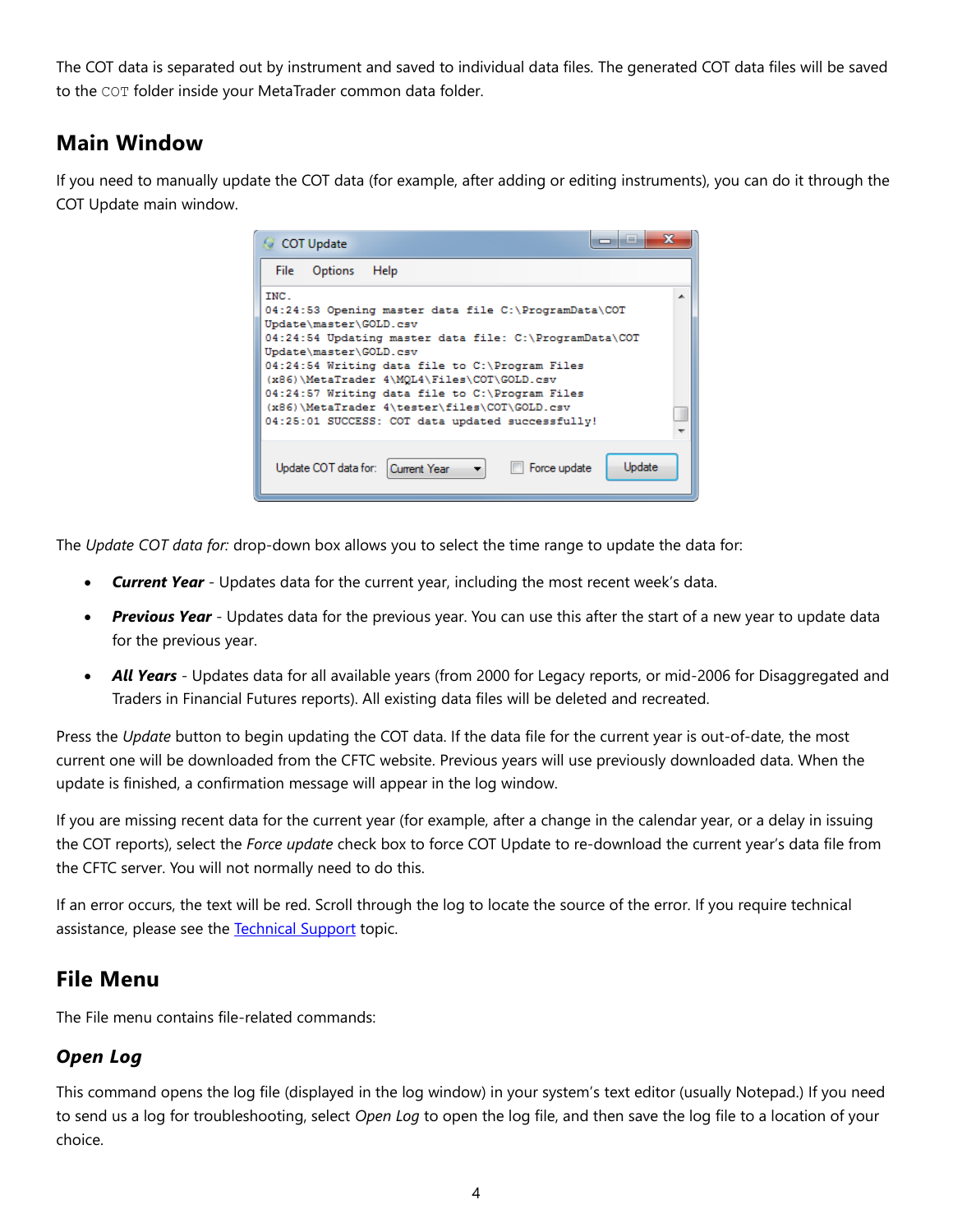### *Exit*

Exits the COT Update program.

# **Options Menu**

The Options menu contains items for configuring the COT Update program as well as instruments and report formats:

### *Instruments*

Opens the Instruments dialog for editing, adding or removing COT instruments. Please see the [Instruments Dialog](#page-6-0) topic for more information.

### *Settings*

Adjusts the COT Update program settings, including MetaTrader data folders, Auto Update settings, and data file download settings. Please see the **Settings Dialog** topic for more information.

# **Help menu**

Documentation and program information:

### *Documentation*

Opens this documentation file.

### *About*

Lists the current program version and copyright information.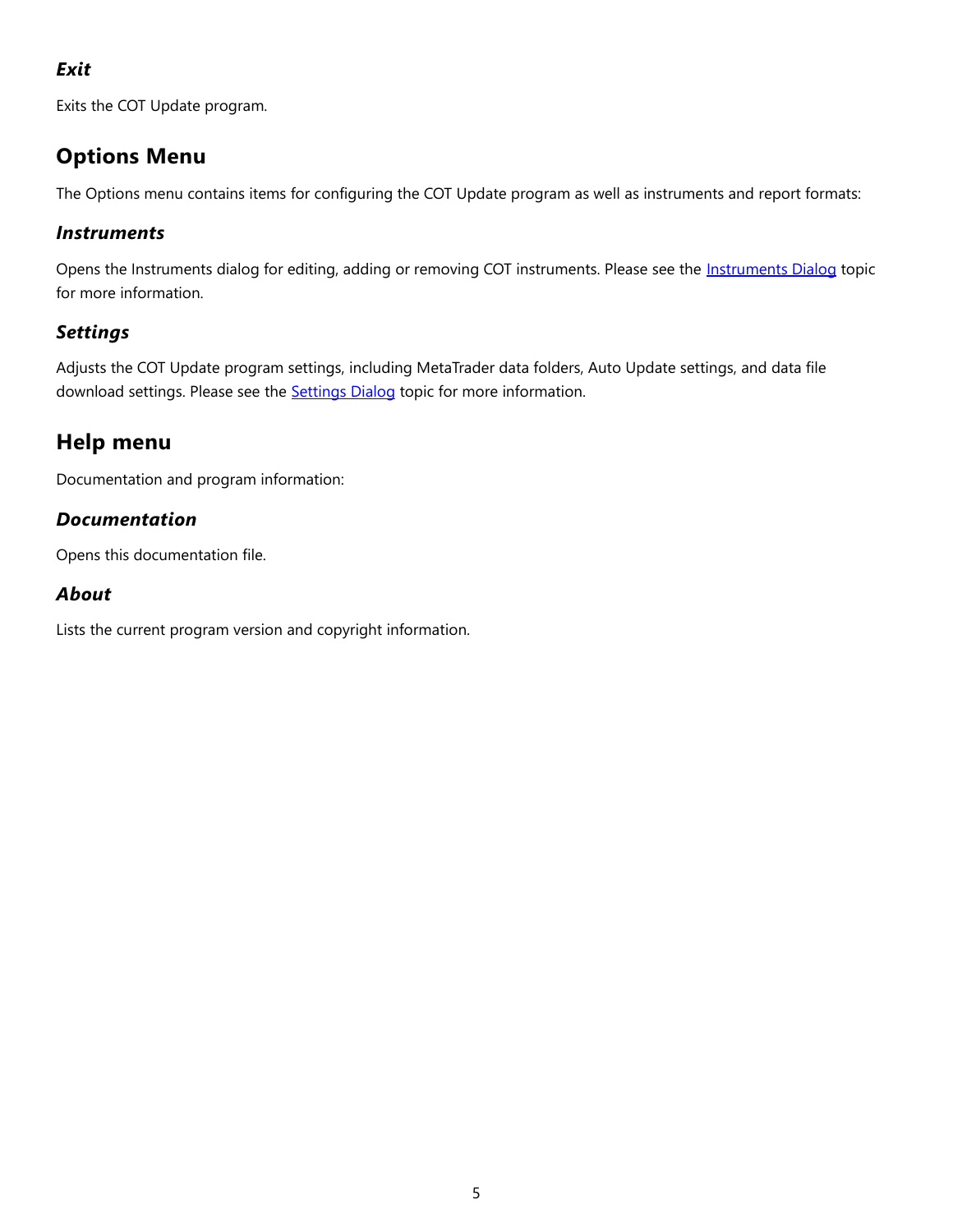# <span id="page-5-0"></span>**Settings Dialog**

The *Settings* dialog adjusts the COT Update program settings, including the MetaTrader data folders, Auto Update settings, and data file download information. To open the Settings dialog, select *Settings* from the *Options* menu.

| Meta Trader Data Folders                                                                                                                           |                                                                                      |                                            |
|----------------------------------------------------------------------------------------------------------------------------------------------------|--------------------------------------------------------------------------------------|--------------------------------------------|
| C:\Users\Andrew\AppData\Roaming\MetaQuotes\Terminal\Common<br>C:\Users\Andrew\AppData\Roaming\MetaQuotes\Terminal\3212703ED955F10C7534BE8497B221F4 |                                                                                      | Add<br>Delete                              |
| <b>COT Report Formats</b><br>COT Download Base URL:<br>http://www.cftc.gov/files/dea/history/                                                      | Do not edit this section unless<br>the download URLs change<br>on the CFTC web site! | Update<br>√ Auto Update<br>Saturday $\sim$ |
| <b>Report Format</b>                                                                                                                               | <b>File Scheme</b>                                                                   | 6:20 PM                                    |
| Legacy - Futures Only                                                                                                                              | deacot YYYY.zip                                                                      |                                            |
| Legacy - Futures & Options                                                                                                                         | deahistfoYYYY.zip                                                                    |                                            |
| Traders in Financial Futures - Futures Only                                                                                                        | fut_fin_txt_YYYY.zip                                                                 |                                            |
| Traders in Financial Futures - Futures & Options                                                                                                   | com fin txt_YYYY.zip                                                                 |                                            |
|                                                                                                                                                    |                                                                                      |                                            |
| Disaggregated - Futures Only                                                                                                                       | fut_disagg_txt_YYYY.zip                                                              |                                            |

#### *MetaTrader Data Folders*

Here, you can add or delete MetaTrader data folders. The Common data folder for all MetaTrader installations is included by default. If you need to add additional folders -- for non-traditional MetaTrader installations, for example -- you can add them here. Please note that you should enter the top-level data folder for your MetaTrader installation (*i.e.* the folder that contains the MQL4 or MQL5 folder).

For more information on how to locate the MetaTrader data folder for a particular MetaTrader installation, please see the [How to Locate the MetaTrader Data Folder](#page-1-2) topic.

Click the *Add* button to add a new MetaTrader data folder to the list. If you wish to delete a MetaTrader data folder, select it from the list and click the *Delete* button.

All of the folders listed in the MetaTrader data folder list will have the COT data files copied to them. If the path contains a valid MetaTrader data folder, the data files will be copied to /MQL4/Files/COT or /MQL5/Files/COT , if this is a MetaTrader 5 installation. Otherwise, they will be copied to the /COT folder inside the folder root.

#### *Update*

Here, you can turn the Auto Update feature on or off, and change the update day and time. Note that if you turn Auto Update off, you will need to manually update the COT data by opening the COT Update program and clicking the *Update* button.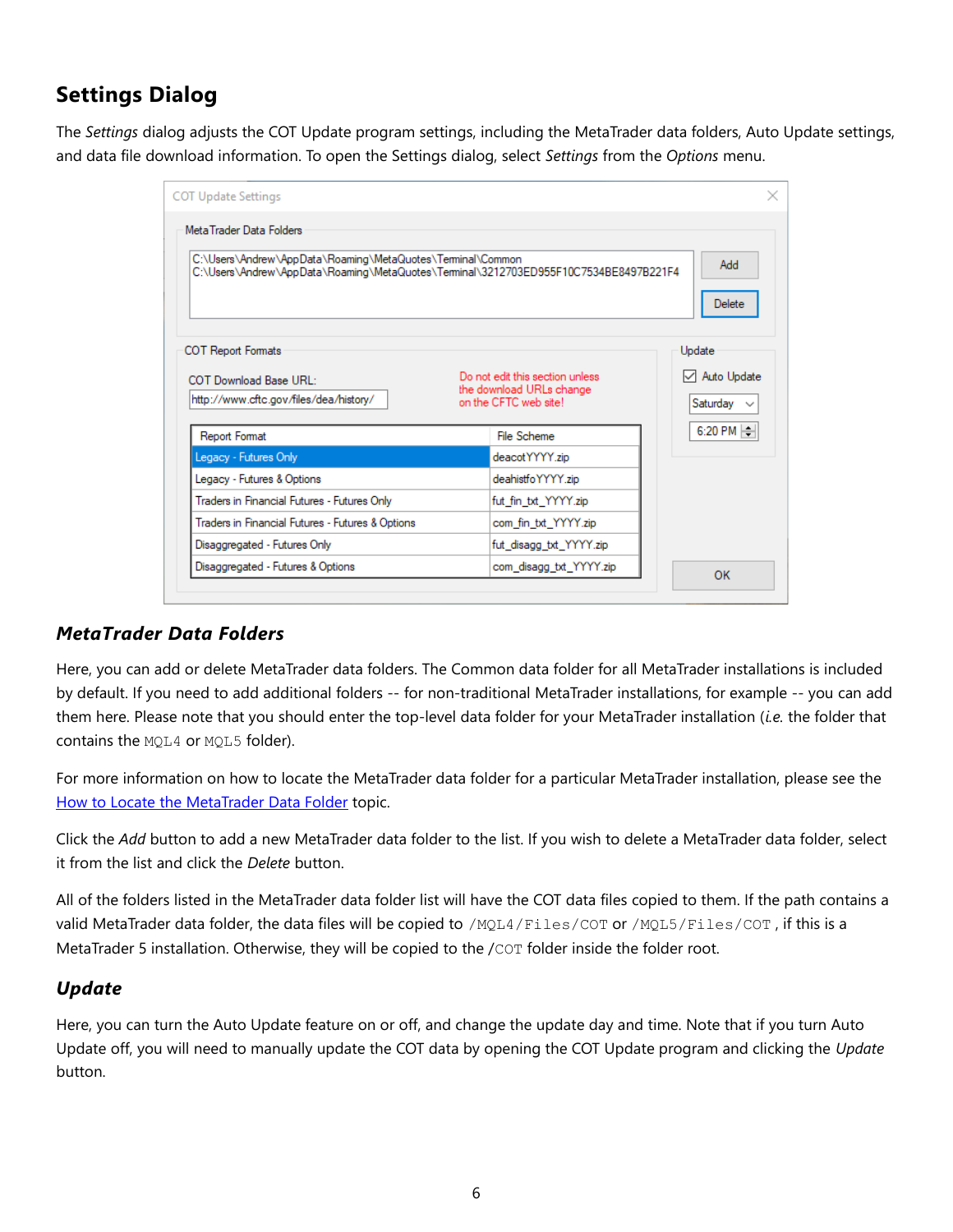### *COT Report Formats*

This section contains download information for the COT report data on the CFTC website. The COT *Download Base URL* is the URL that contains all of the COT data files on the CFTC server. The table below lists all of the report formats, as well as the ZIP file names.

Unless the file path and names are changed on the CFTC website (which is unlikely), you will not ever need to update anything in this section!

### <span id="page-6-0"></span>**Instruments Dialog**

In the *Instruments* dialog, you can add, delete or edit the instruments on the COT report that you wish to display on your charts. By default, the COT Update program includes the eight most popular currencies, as well as gold and silver.

| <b>Instruments</b> |  |                                                      |             |                       |               |  |  |
|--------------------|--|------------------------------------------------------|-------------|-----------------------|---------------|--|--|
|                    |  | <b>Instrument Name</b>                               | Short Name  | <b>Report Format</b>  | Add           |  |  |
|                    |  | CANADIAN DOLLAR - CHICAGO MERCANTILE EXCHANGE        | <b>CAD</b>  | Legacy - Futures Only |               |  |  |
|                    |  | SWISS FRANC - CHICAGO MERCANTILE EXCHANGE            | <b>CHF</b>  | Legacy - Futures Only | <b>Delete</b> |  |  |
|                    |  | BRITISH POUND STERLING - CHICAGO MERCANTILE EXCHANGE | GBP         | Legacy - Futures Only |               |  |  |
|                    |  | JAPANESE YEN - CHICAGO MERCANTILE EXCHANGE           | JPY         | Legacy - Futures Only |               |  |  |
|                    |  | EURO FX - CHICAGO MERCANTILE EXCHANGE                | <b>EUR</b>  | Legacy - Futures Only |               |  |  |
|                    |  | AUSTRALIAN DOLLAR - CHICAGO MERCANTILE EXCHANGE      | <b>AUD</b>  | Legacy - Futures Only |               |  |  |
|                    |  | NEW ZEALAND DOLLAR - CHICAGO MERCANTILE EXCHANGE     | <b>NZD</b>  | Legacy - Futures Only |               |  |  |
|                    |  | <b>U.S. DOLLAR INDEX</b>                             | <b>USD</b>  | Legacy - Futures Only | OK            |  |  |
|                    |  | GOLD - COMMODITY EXCHANGE INC.                       | <b>GOLD</b> | Legacy - Futures Only | Cancel        |  |  |
|                    |  |                                                      |             |                       |               |  |  |

- *Instrument Name* This is the exact name of the futures instrument as it appears on the COT report. You can also enter a partial name – for example the U.S. DOLLAR INDEX instrument leaves off the exchange name, and will match any instrument that begins with "U.S. DOLLAR INDEX".
- *Short Name* This is the name of the CSV data file that will be generated. You will also use this name for the *Instrument Name* parameters in the COT indicators for MetaTrader.
- **Report Format** A drop-down list allows you to select the report format. There are six report types, two each for the *Legacy*, *Disaggregated* and *Traders in Financial Futures* report formats. Each format has a *Futures Only* and *Futures & Options Combined* report.

For more information on the COT report formats, and which one you should choose, please see the [COT Report Formats](#page-7-0) topic.

To edit an instrument, triple-click on the desired field to enable that field for editing. (You may need to click an additional time to clear the highlighting, or to enable the drop-down box.) Alternately, you can press the *F2* key while hovering your mouse cursor over the desired field. Press the *Enter* key to finish editing.

To add a new instrument, click the *Add* button to open the *Add Instrument* dialog. Enter the *Instrument Name* from the COT report, a *Short Name*, and select an appropriate *Report Format*.

To delete an instrument, select the instrument from the table and click the *Delete* button.

| <b>Add Instrument</b>                                               |  |  |  |
|---------------------------------------------------------------------|--|--|--|
| Instrument Name<br>(Example: EURO FX - CHICAGO MERCANTILE EXCHANGE) |  |  |  |
| SILVER - COMMODITY EXCHANGE INC.                                    |  |  |  |
| Short Name (Example: EUR)                                           |  |  |  |
| <b>SILVER</b>                                                       |  |  |  |
| Report Format                                                       |  |  |  |
| Legacy - Futures Only                                               |  |  |  |
| Cancel<br>ок                                                        |  |  |  |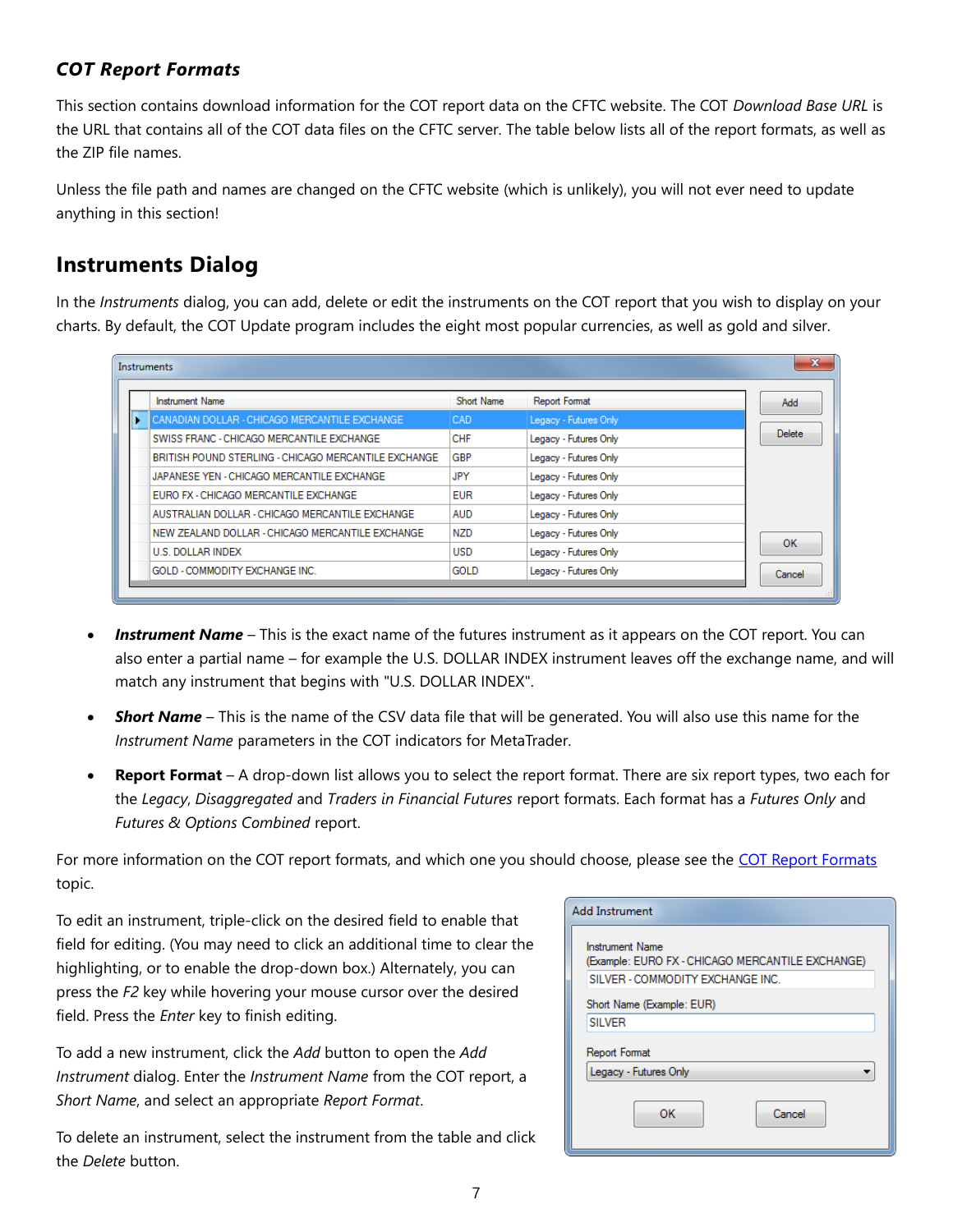Click the *OK* button in the bottom left of the Instruments dialog to commit your changes, or click *Cancel* to cancel your changes.

**Note:** If you add new instruments, or change the report format on existing instruments, remember to update the COT data! Select *All Years* from the drop-down box, then click the *Update* button in the main window.

# <span id="page-7-0"></span> **COT Report Formats**

The COT report comes in multiple formats. The *Legacy* report format is the oldest and the most common. The newer *Disaggregated* formats (including the *Traders in Financial Futures* or *TiFF* report) breaks reportable positions down into more defined categories.

Each report format has a *Futures Only* or *Futures-and-Options Combined* report. The Futures-and-Options Combined report include options data. By default, the COT Indicator Suite uses Futures Only reports, although you can change reports formats if you wish. See the previous section on the **Instruments Dialog** to learn how to change report formats for individual instruments.

The following information from the COT report are displayed on your MetaTrader charts:

- **Long positions** The total long positions for the specified trader classification.
- **Short positions** The total short positions for the specified trader classification.
- **Spreading** These are simultaneous long and short positions held by an individual trader. Spreading positions are only reported for certain trader classifications.
- **Net position** The difference between the total long and the total short positions. This number is not displayed on the COT report, but the COT indicators use this calculation extensively. Spreading positions are not counted in the net position calculation.
- **Open Interest** The total open positions of all types for all traders.

### **Legacy**

The Legacy report format is the oldest and the most popular. It contains all reportable futures instruments, including commodities, currencies, metals and stock indices. Weekly report data is available as far back as 2000. Many published COT trading strategies are based on the Legacy report.

- **Non-Commercial** These are banks, funds and large speculators who generally follow the direction of the market. This is the classification most often used by COT report traders.
- **Commercial** These are producers or users of the specified commodity who use the futures market to hedge against risk. Commercial positions typically mirror Non-Commercial positions.
- **Non-Reportable** These are traders whose positions are not large enough to be reported in the above two categories. This is calculated by subtracting the total reportable positions from the open interest.

### **Traders in Financial Futures**

The Traders in Financial Futures (TiFF) report format is a disaggregated report that breaks down non-commercial traders into more clearly defined categories. The TiFF report only contains financial futures, including currencies and stock indices. For commodities and metals, please see the Disaggregated report below.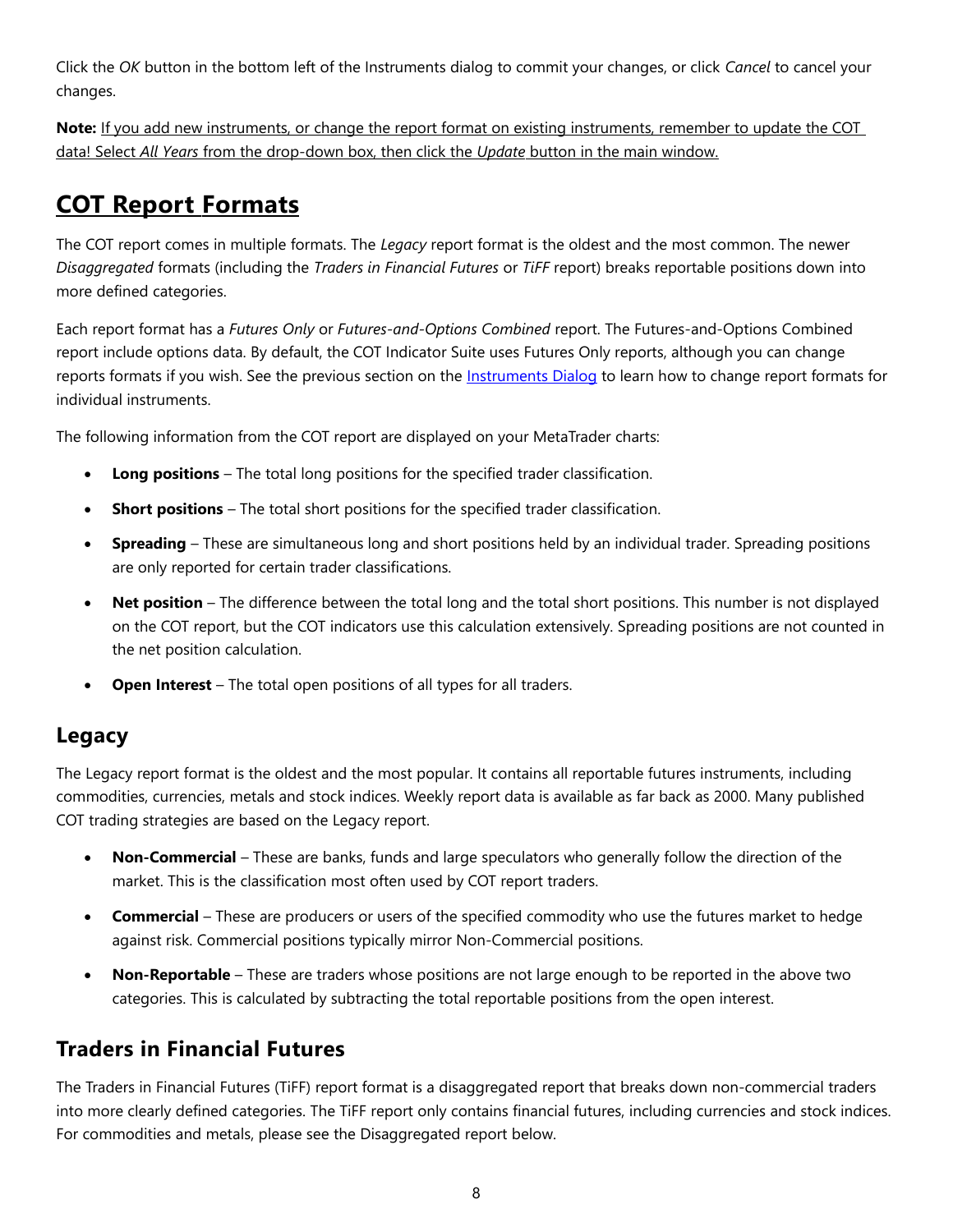TiFF data is available as far back as mid-2006. There are few, if any published trading strategies that use the TiFF report, so it will be up to the trader to determine how to best trade this report. For more information on the [TiFF](http://www.cftc.gov/ucm/groups/public/@commitmentsoftraders/documents/file/tfmexplanatorynotes.pdf) report, see the TiFF [Explanatory Notes](http://www.cftc.gov/ucm/groups/public/@commitmentsoftraders/documents/file/tfmexplanatorynotes.pdf) document from the CFTC.

- **Dealer/Intermediary** These are large banks and dealers in securities and derivatives.
- **Asset Manager/Institutional** These are institutional investors, such as pension and mutual funds.
- **Leveraged Funds** These comprise hedge funds and other large speculators.
- **Other Reportables** Any reportable positions that don't belong in the above categories.
- **Non-Reportable** The difference between the reportable positions and the open interest.

### **Disaggregated**

The Disaggregated report is similar to the TiFF report, except that it contains only commodities. Currencies and stock indices are contained on the TiFF report above. The categories on the Disaggregated report break down commercial traders into more discrete categories. For more information on the [Disaggregated](http://www.cftc.gov/MarketReports/CommitmentsofTraders/DisaggregatedExplanatoryNotes/index.htm) report, see the Disaggregated [Explanatory Notes](http://www.cftc.gov/MarketReports/CommitmentsofTraders/DisaggregatedExplanatoryNotes/index.htm) from the CFTC.

- **Producer/Merchant/Processor/User** Producers and users of the specified commodity that use the futures market to hedge against risk.
- **Swap Dealer** An entity that deals in swaps for a commodity, and uses the futures market to hedge against risk.
- **Managed Money** Large speculators, such as institutional traders and funds.
- **Other Reportable**  Reportable positions that do not fall into one of the above categories.
- **Non-Reportable** Calculated by subtracting the total reportable positions from the open interest.

### **Which COT Report Format Should I Use?**

If you're new to trading the COT report, select the Legacy report format. It's simple, and it follows the market pretty closely. Weekly data goes back to 2000, and there are several well-known trading strategies based on this report.

The newer Disaggregated and TiFF reports break traders down into more discrete categories, which increase market transparency. However, not much has been written about how to trade these reports, and the data only goes back to mid-2006. If you decide to trade the Disaggregated or TiFF reports, be sure to choose the correct report for each instrument. Financial futures (including currencies and stock indices) are on the TiFF report, while commodities and metals are on the Disaggregated report.

# <span id="page-8-0"></span>**COT Indicators**

There are five indicators that come with the COT Indicator Suite. These appear inside the COT folder in the *Navigator* window inside MetaTrader. The Legacy indicators are in the root of the COT folder. The Disaggregated and TiFF indicators are in their respective subfolders. Select the indicator for the correct report format for the instrument that you wish to chart.

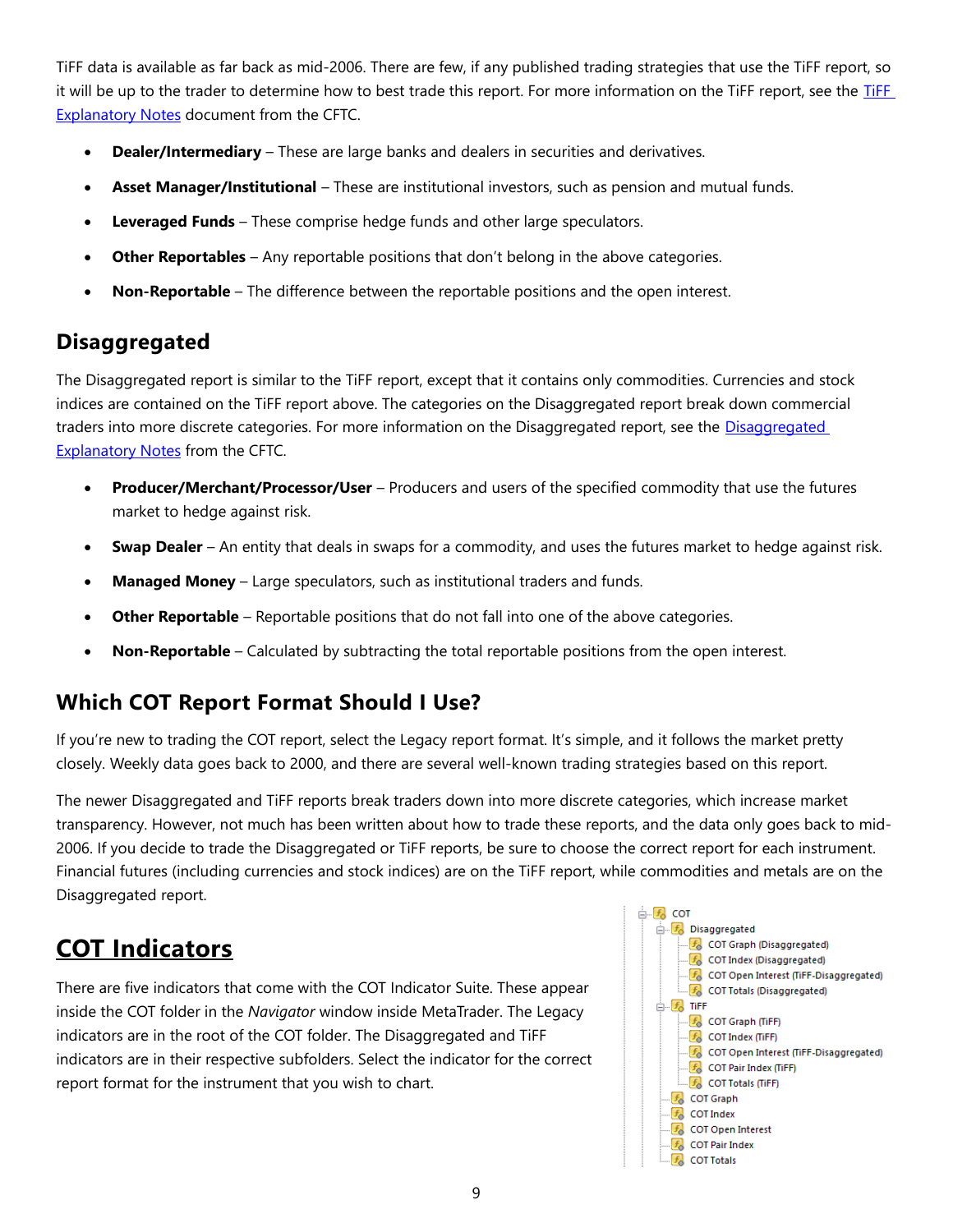If you're not sure which report format to use, open COT Update and check the [Instruments dialog](#page-6-0) to see which report type is being used for that instrument. Alternately, you can also open your MetaTrader data folder and check the Files/COT subfolders to locate the data file.

# **COT Indicator Parameters**

Each of the COT Indicators has one or more instrument name parameters (for example, *Instrument Short Name*). Here, you will enter the short name of the instrument, as indicated in the *Instruments* dialog in COT Update. (By default, all currencies use the three-letter abbreviation used in Forex pairs – for example, EUR for Euro, or USD for the US Dollar.)

Most of the indicators also have a *Classification* parameter that can be selected via a drop-down box. This is the report category that you wish to graph. Please see the previous section on [COT Report Formats](#page-7-0) for more information on the trader classifications.

A few of the indicators also have an *Invert Display* parameter. This will invert the indicator line(s) to match the price movement of the currency pair or instrument on the chart, if necessary.



# **COT Totals**

The COT Totals indicator displays the total long, short and spreading positions for the specified trader classification. (Spreading is only displayed for certain categories). The long positions are displayed in green above the zero axis, while the short positions are displayed in red (in negative numbers) below the zero axis. The spreading positions are in orange, overlaid above the zero axis. A yellow line displays the net long/short position.

- *Instrument Short Name* The short name of the instrument to graph, for example, USD.
- *Classification* A drop-down box to select the report category to graph.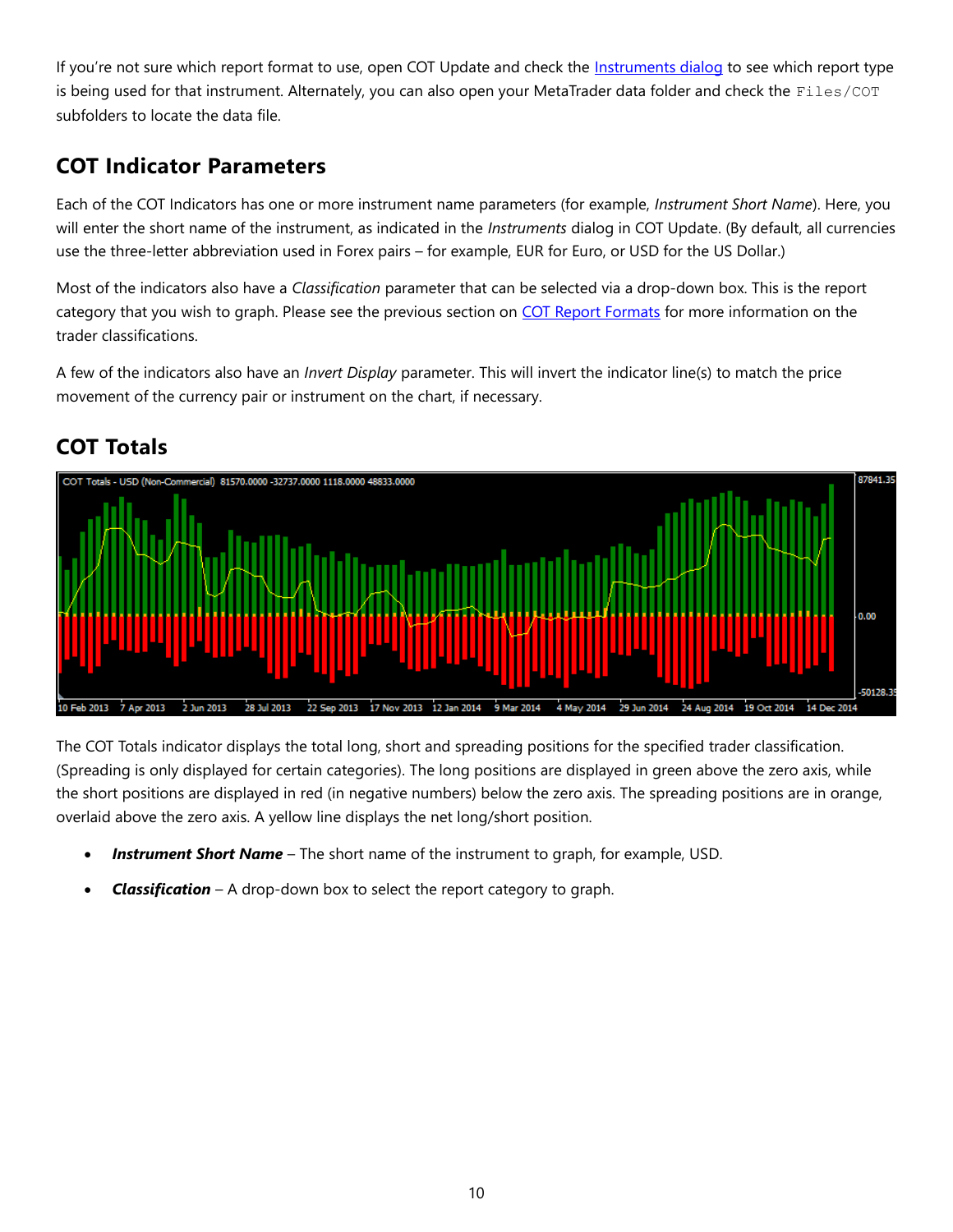# **COT Graph**



The COT Graph indicator displays the net long/short position for multiple trader classifications for the specified instrument. The trader classifications and the line colors depend on the report format. The example above plots the net Commercial and Non-Commercial positions on the Legacy report. You can also invert the display so that the indicator will track the price movement of the currency pair or instrument on the chart.

- *Instrument Short Name* The short name of the instrument to graph, for example, USD.
- *Show…Positions* Turn graphing for individual trader classifications on and off. The classifications depend on the report format that you are displaying.
- *Invert Display* Invert the lines of the indicator.



### **COT Open Interest**

The COT Open Interest indicator simply displays the open interest for the specified instrument.

**Instrument Short Name** – The short name of the instrument to graph, for example, USD.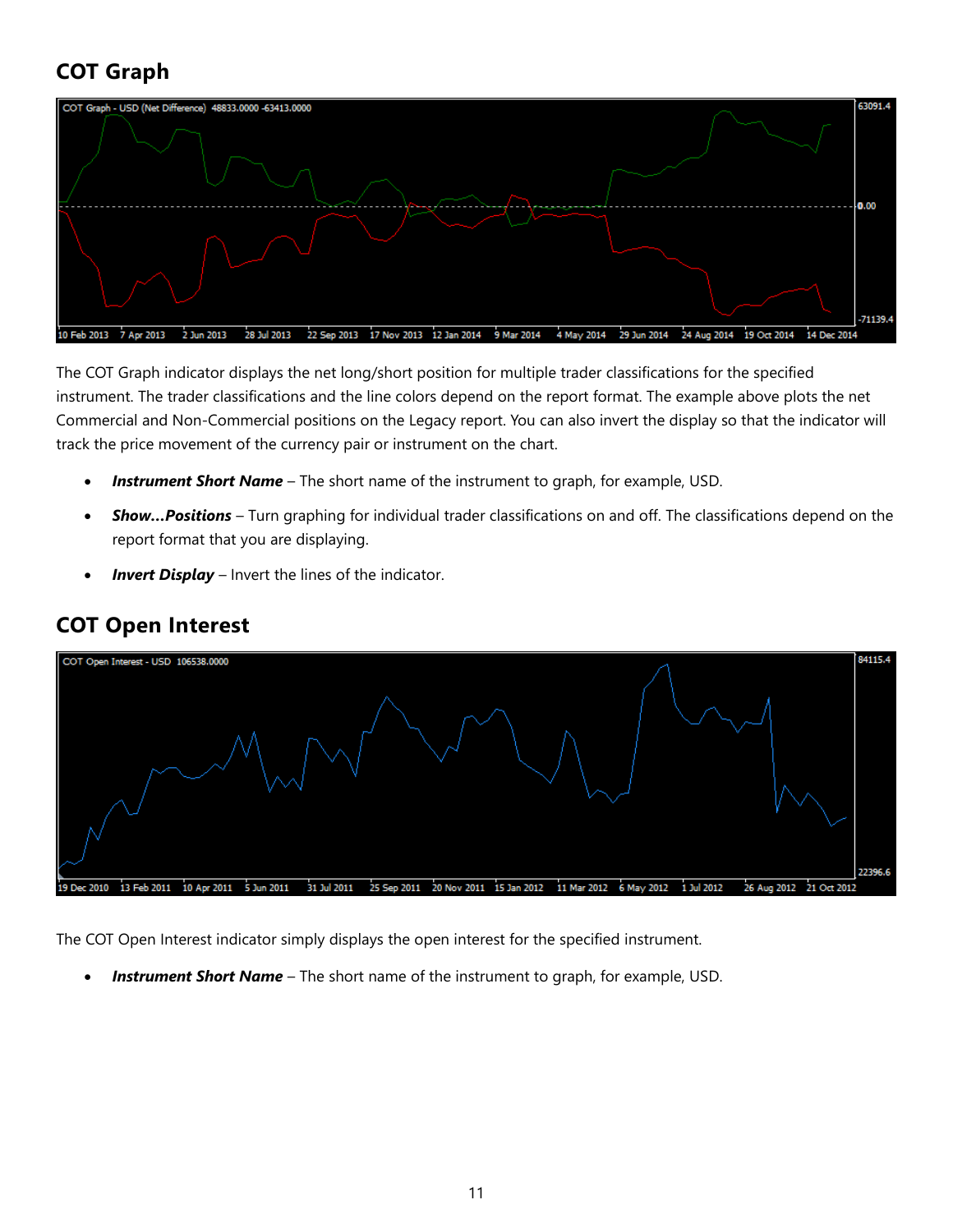# **COT Index**



The COT Index indicator is based on the formula popularized by Larry Williams and Steve Briese in their books. The COT Index calculates the net long/short position for a specified trader classification (typically non-commercial or speculative traders), and locates the minimum and maximum value for a specified number of weeks. The line is graphed on a 0 to 100 scale.

If the COT Index is close to 100, that indicates that the net long position is near or at a historic high. The reverse is true if the COT Index is close to 0. This can be used to locate overbought or oversold areas.

- *Instrument Short Name* The short name of the instrument to graph, for example, USD.
- *Number of Weeks* The number of weeks to use for calculating the indicator. The default is to calculate the minimum and maximum for the last three years.
- *Classification* A drop-down box to select the report category to graph.
- *Invert Display* Invert the lines of the indicator.

### **COT Pair Index**



The COT Pair Index indicator is exclusive to the COT Indicator Suite. It combines the net positions for two different currency instruments and graphs them in such a way as to accurately reflect the movement of a currency pair. The line is graphed on a 0 to 100 scale, representing the relative strength of one currency against another.

To use the COT Pair index, you must specify two instruments, a long and a short instrument. The long instrument is the first instrument in the currency pair name, while the short instrument is the second. For example, for EURUSD, the EUR is the long instrument, while the USD is the short instrument.